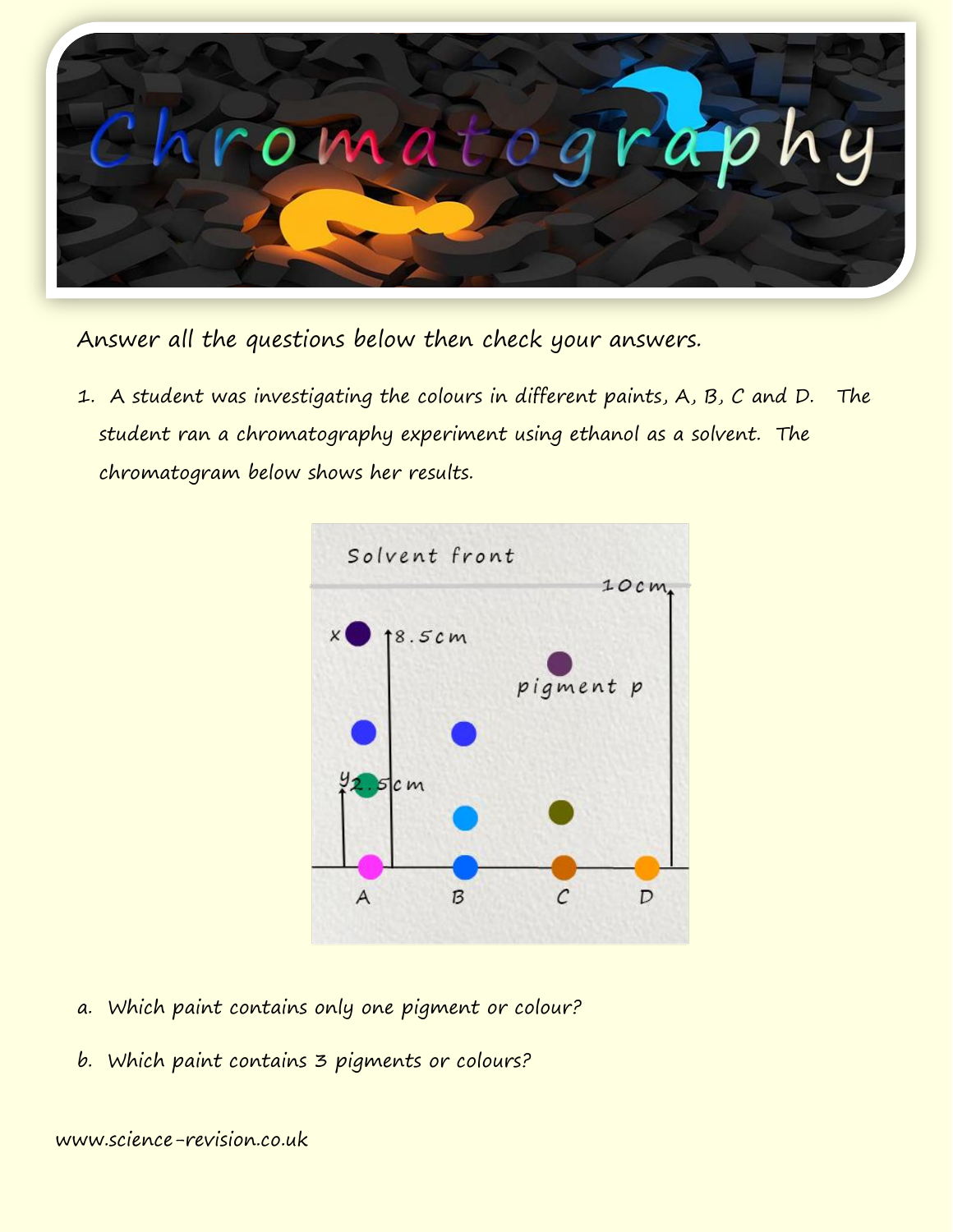- c. Which two paints contain the same pigment? Mark these pigments as Z on the chromatogram.
- d. Complete the formula for calculating the  $R_f$  value for a pigment:

 $R_f =$ 

- $e.$  Calculate the  $R_f$  value for pigment y.
- f. Calculate the  $R_f$  value for pigment x.
- $g.$  Pigment p has a  $R_f$  value of  $O.8.$  Calculate how far it moved up the paper.
- h. Explain why pigment D has not moved up the paper.
- i. What is the mobile and stationary phase in this experiment?
- 2. A student set-up a chromatography experiment to analyze 3 different coloured dyes. He placed the three coloured dyes on a base line which he drew on the chromatography paper using a ruler and a pen. The image below shows the set-up he used.

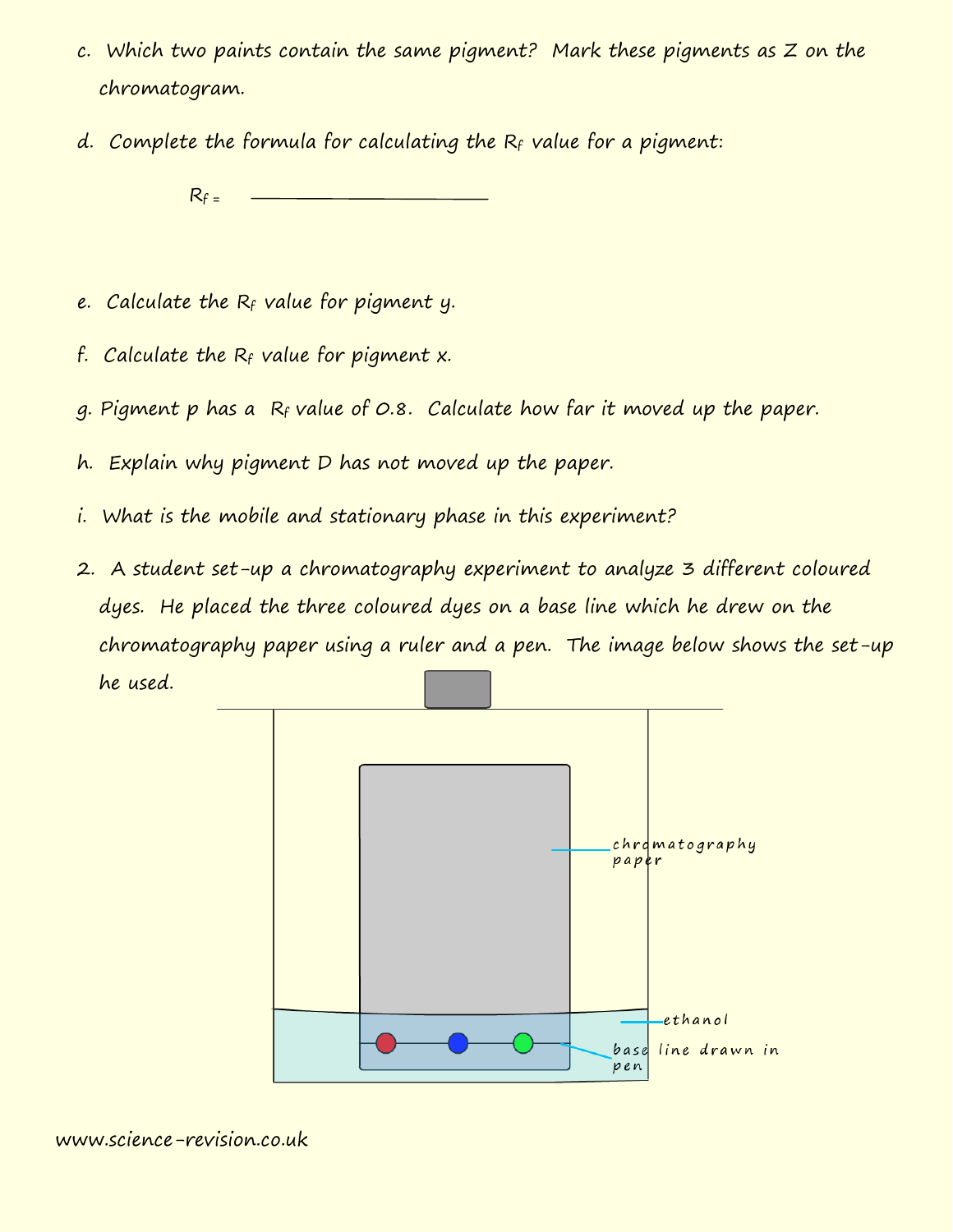- a. Identify 3 mistakes the student has made in setting up this chromatography experiment.
- b. Name the solvent the student has used in his experiment.
- i. How will the student know if the solvent he has decided to use is suitable for this particular experiment?
- 3. The police have taken samples of nail varnish from a suspect. Explain how they could find out if the sample they have matches one taken from a crime scene.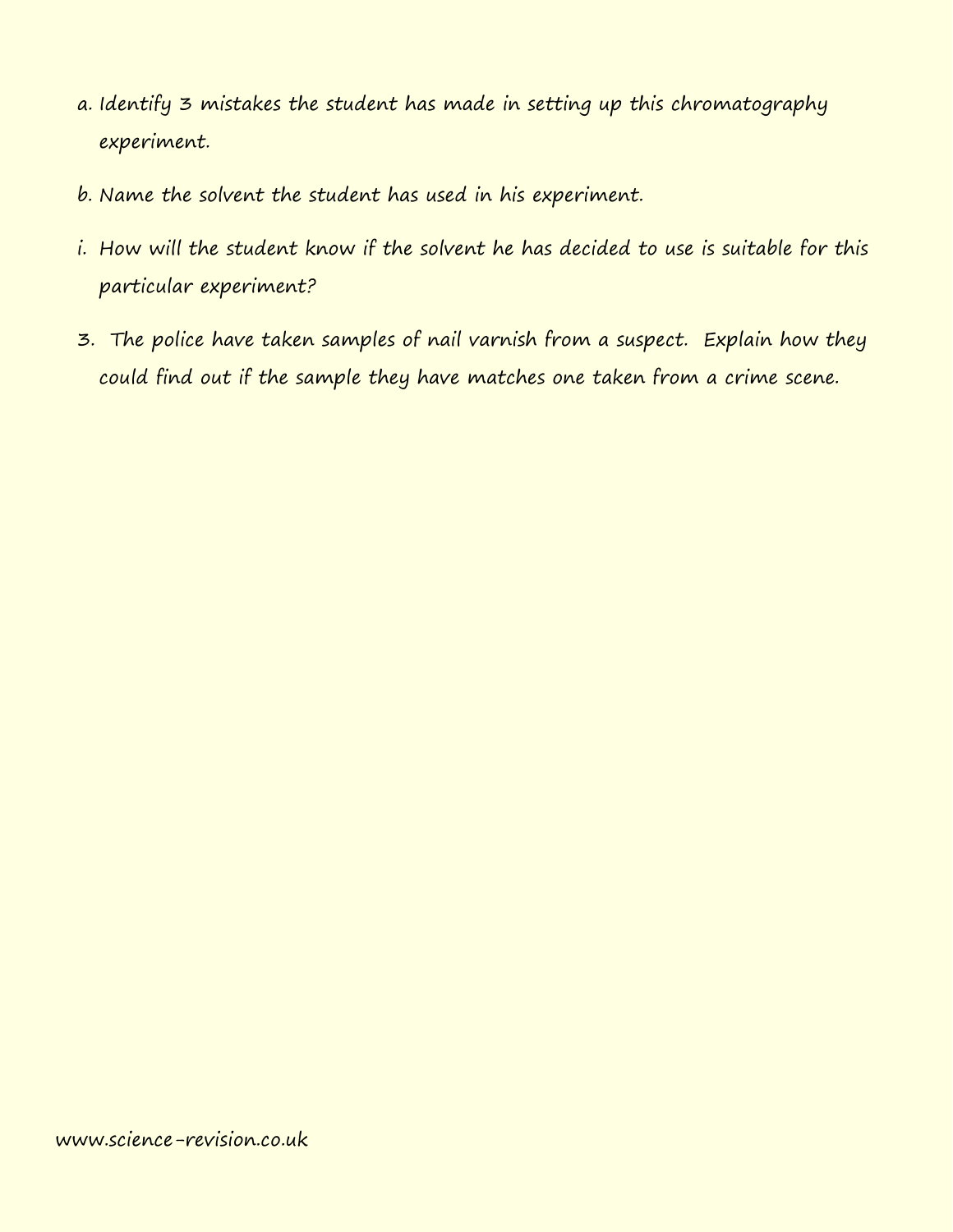## Chromatography questions

## Answers

1. A student was investigating the colours in different paints, A, B, C and D. The student ran a chromatography experiment using ethanol as a solvent. The chromatogram below shows her results.



- a. Which paint contains only one pigment or colour? None of the paints contain only one pigment.
- b. Which paint contains 3 pigments or colours? A
- c. Which two paints contain the same pigment? Mark these pigments as Z on the chromatogram. See diagram above
- d. Complete the formula for calculating the  $R_f$  value for a pigment:

distance moved by spot

 $R_f$  = distance moved by solvent

www.science-revision.co.uk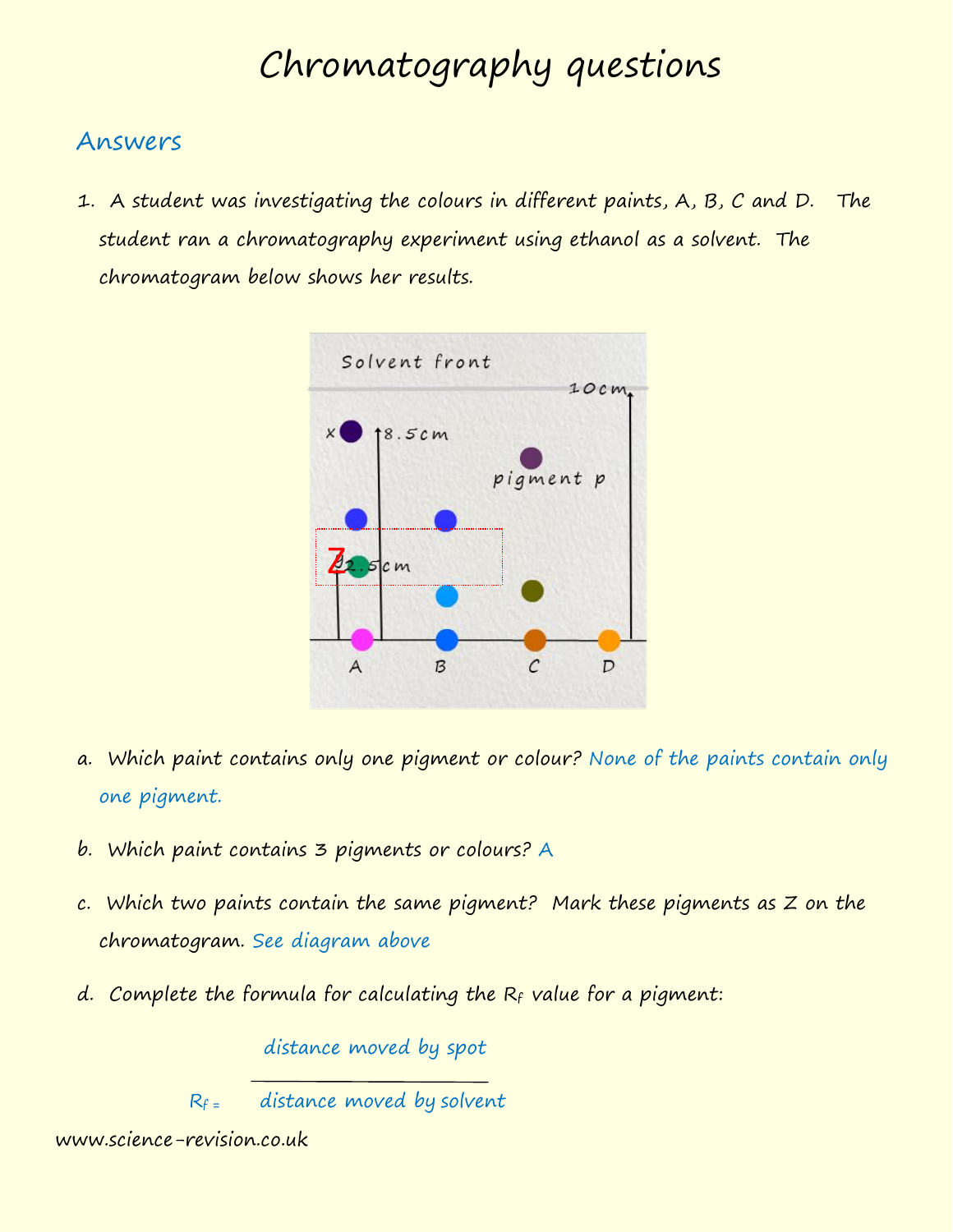- e. Calculate the  $R_f$  value for pigment y. 2.5/10 = 0.25
- f. Calculate the  $R_f$  value for pigment x. 8.5/10=0.85
- g. Pigment p has a R<sup>f</sup> value of 0.8. Calculate how far it moved up the paper.

 $0.8 \times 10 = 8cm$ 

h. Explain why pigment D has not moved up the paper.

It is insoluble in the ethanol, a different solvent is needed.

i. What is the mobile and stationary phase in this experiment?

Mobile= ethanol stationary= paper

2. A student set-up a chromatography experiment to analyze 3 different coloured dyes. He placed the three coloured dyes on a base line which he drew on the chromatography paper using a ruler and a pen. The image below shows the set-up he used.

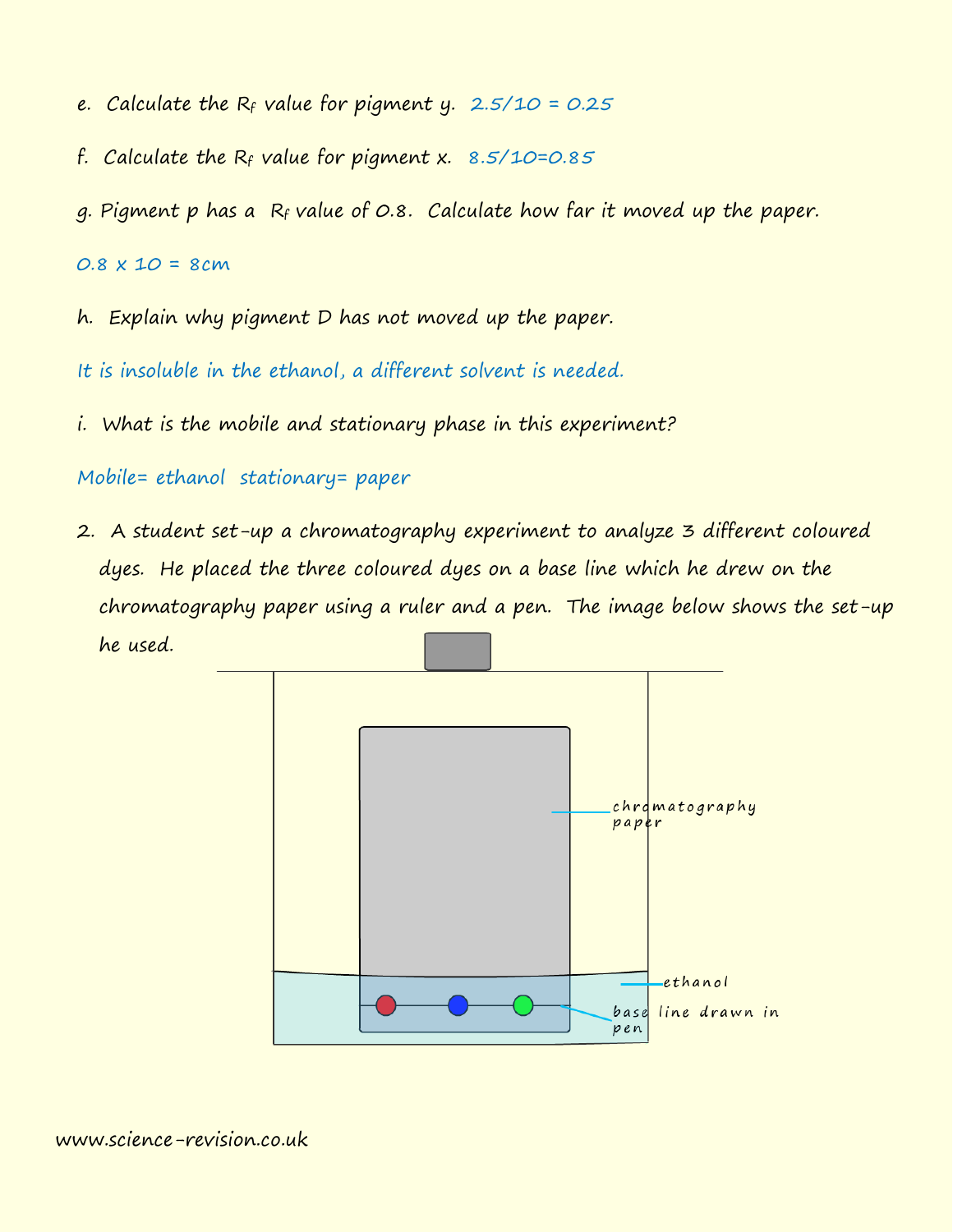- a. Identify 3 mistakes the student has made in setting up this chromatography experiment.
	- He drew the base line in pen. Should have used a pencil.
	- The base line should be above the height of the solvent layer.
	- The dots of coloured dyes are too large.

b. Name the solvent the student has used in his experiment.

## ethanol

i. How will the student know if the solvent he has decided to use is suitable for this particular experiment?

If the coloured dots all rise up the paper then all the dyes are soluble in the ethanol. If one or more of the dots stay on the base line then one or more of the dyes is insoluble in ethanol and another solvent should be used. The solvent should also carry the dyes or at least some of them most of the way up the chromatography paper.

- 2. The police have taken samples of nail varnish from a suspect. Explain how they could find out if the sample they have matches one taken from a crime scene.
	- Find a suitable solvent for the nail varnish.
	- Draw a pencil line approx 2cm from the bottom of a strip of chromatography paper.
	- Spot the nail varnish onto the paper using a fine capillary tube.
	- Place the spotted paper in a chromatography cell ensuring the paper dips into the solvent but that the pencil line is above the solvent.
	- Put the lid on the chromatography cell/tank.
	- Allow the solvent to rise 3/4 way up the paper.

## www.science-revision.co.uk